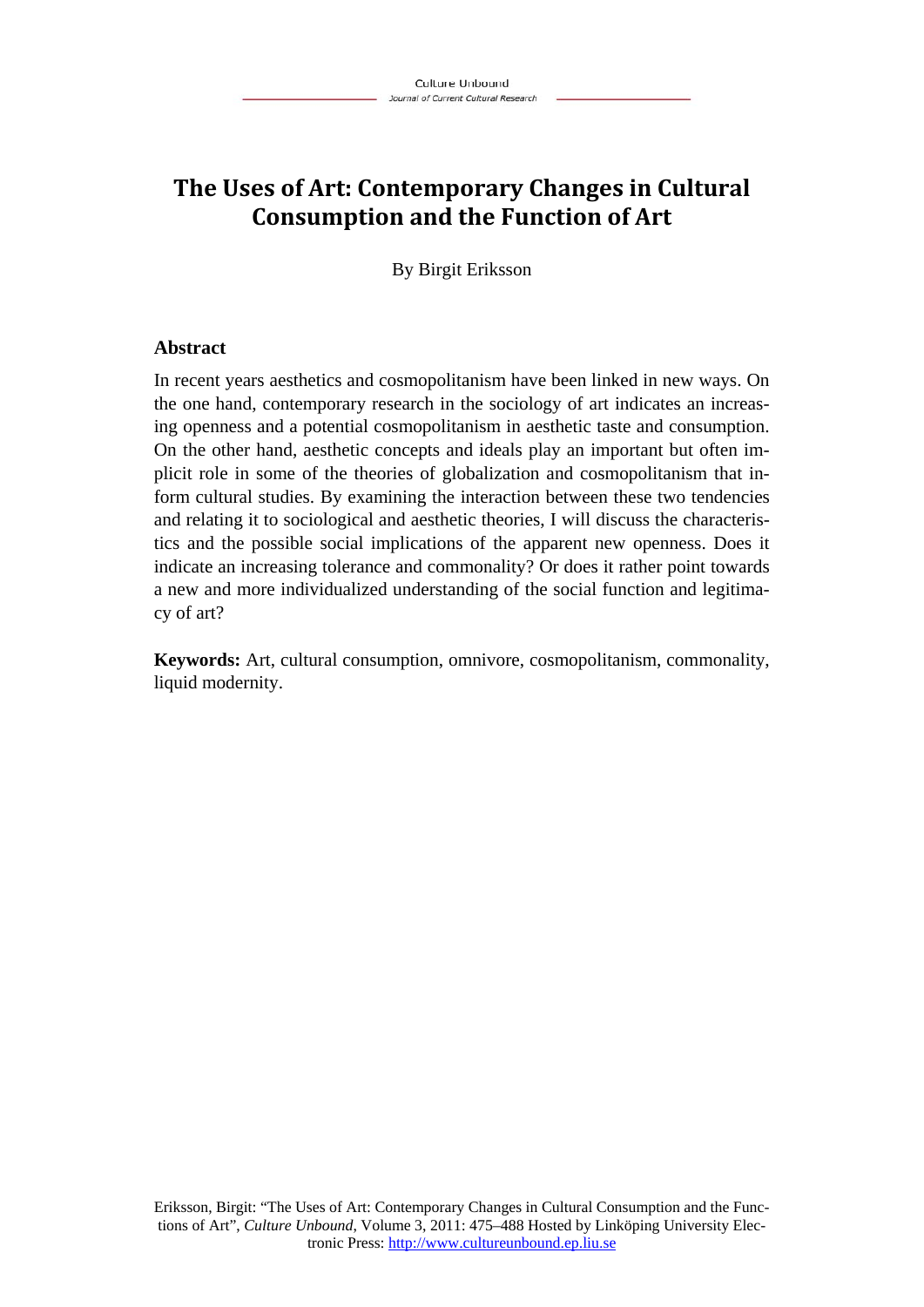# **The Uses of Art: Contemporary Changes in Cultural Consumption and the Function of Art**

The background for this paper is an interest in an old and still ongoing discussion in aesthetic and cultural theory, namely the contradictory potential of aesthetic communication and practice to, on the one hand, enforce power relations and maintain divisions between interpretive (social, ethnic, national, religious, gender etc.) communities, and on the other hand, to bridge across differences and thereby create commonality, cosmopolitanism or even universality. I will focus this discussion by looking at, on the one hand, how contemporary research in the sociology of art appears to indicate an increasing openness and a potential cosmopolitanism in aesthetic taste and consumption, and on the other, how aesthetic concepts and ideals play an important but often implicit role in some of the theories of globalization and modernity that inform cultural studies. By examining the interaction between these two tendencies and relating it to sociological and aesthetic theories, I will discuss the characteristics and the possible social implications of the apparent new openness. Does it indicate an increasing tolerance and commonality? Or does it rather point towards a new and more individualized understanding of the social function and legitimacy of art?

## **The Cultural Omnivore**

In the beginning of the 1990s the American sociologist Richard A. Peterson and colleagues argued that empirical surveys of American taste (especially musical but also other forms of cultural taste) showed significant changes in high status taste. Contrary to what Pierre Bourdieu and most of the sociology of art had taught us since the 1970s, they found that cultural consumption was no longer characterized by hierarchical distinctions and snobbish exclusion of 'lower tastes' but by omnivorous appropriation. While traditional snobs preferred highbrow culture and avoided both middle and lowbrow activities, the new omnivores seemed open towards appreciating them all. $<sup>1</sup>$ </sup>

The notion of omnivore has spread throughout contemporary sociology. Over the past 20 years numerous studies have followed the lines of Peterson's research, and the hypothesis of a shift from elitist snobbishness to eclectic and omnivore inclusion has been qualified in numerous empirical surveys based on data from various western countries. The methods and results vary but in general, sociologists agree that the diversity of taste is increasing and cultural consumption is becoming more heterogeneous and unpredictable.

One might of course object that this is old news and that Peterson and other sociologists supply little more than empirical support for insights that have been common sense in cultural studies at least since the theories of the postmodern and the rise of multiculturalism. In a way they just seem to confirm the familiar pic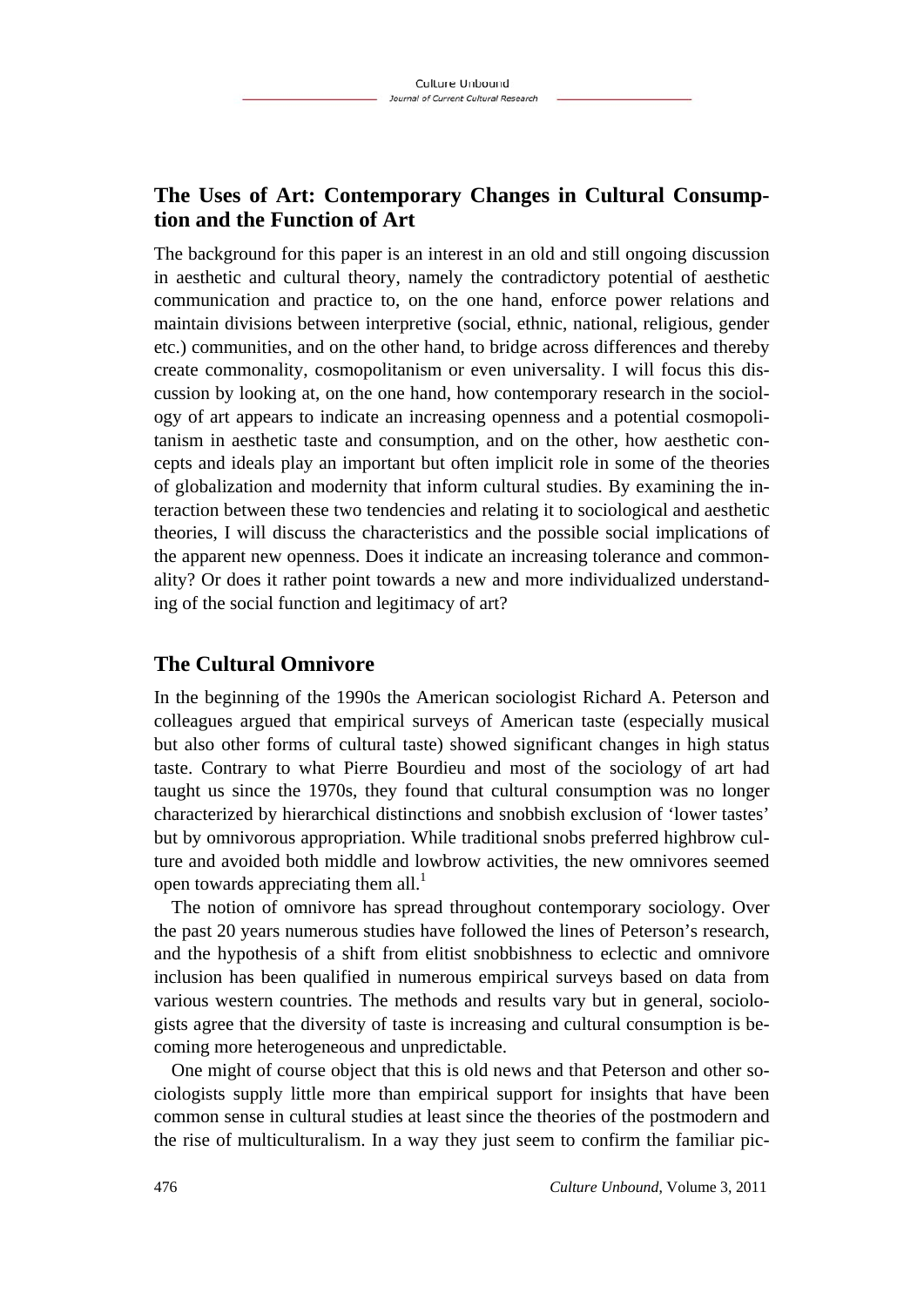ture of a general shift from a former unitary, stable and hierarchical culture to the present variety of unstable, fragmented and intertwined cultural formations in our (depending on your preference) 'fluid', 'reflexive', 'second', 'individualized', 'late' or 'globalized' modernity.

What I find interesting in these studies of dissolving hierarchies and increasing breadth of cultural consumption, however, is that they also direct our attention towards the relationship between cultural taste and social life. If Bourdieu was right that aesthetic distinctions were not only signs of social hierarchies but also helped to sustain and enforce them, then we might ask whether an increasing aesthetic openness also sustains and enforces social, ethnic, religious and political tolerance. In other words: does the spread of omnivorousness equate to  $a -$  potentially cosmopolitan – growing tolerance towards the tastes, habits and values of others?

## **20 Years Later – The Omnivore Revisited**

Since the 1990s the new omnivorousness has been interpreted in both optimistic and more sceptical ways. Many sociologists have understood it as a sign of a growing openness for and respect for the culture of others. In explaining this openness, Peterson points to how social mobility and the mass media have increased our familiarity with the taste and values of others, how the art world itself has moved away from fixed standards, and how omnivorous inclusion seems to fit an increasingly globalized world (Peterson & Kern 1996: 905–906).

Some sociologists have, however, gone a step further by conceiving of the omnivore thesis as a rejection of Bourdieu's diagnosis of the distinguishing function of taste. Many academics with high cultural capital have for obvious reasons never been comfortable with Bourdieu's description of strong homology between taste, class and power. They happily welcomed research that seemed to emancipate taste from hierarchical power and give the taste of the cultural elite a more open and potentially cosmopolitan function.

Not only academic art connoisseurs but also sociologists and others who support the various accounts of late modern individualization (by Anthony Giddens, Ulrich Beck, Elizabeth Beck-Gernsheim and others) have seen the omnivore thesis as an attractive alternative to the social determinism of the Bourdieu tradition. From this perspective the rise of the omnivore has been welcome as a confirmation of the late modern, free-floating and mobile individual's ability to release him- or herself from social restrictions and enjoy a wide variety of aesthetic experiences (cf. Wynne & O'Connor 1998 and Emmison 2003).

However, as Peterson and others argued, this is not necessarily the best way of understanding what was  $-$  and still is  $-$  at stake. Rather than leading to a total dismissal of Bourdieu, omnivore research may raise the following questions: What kind of change do the surveys indicate? Have the status hierarchies in cul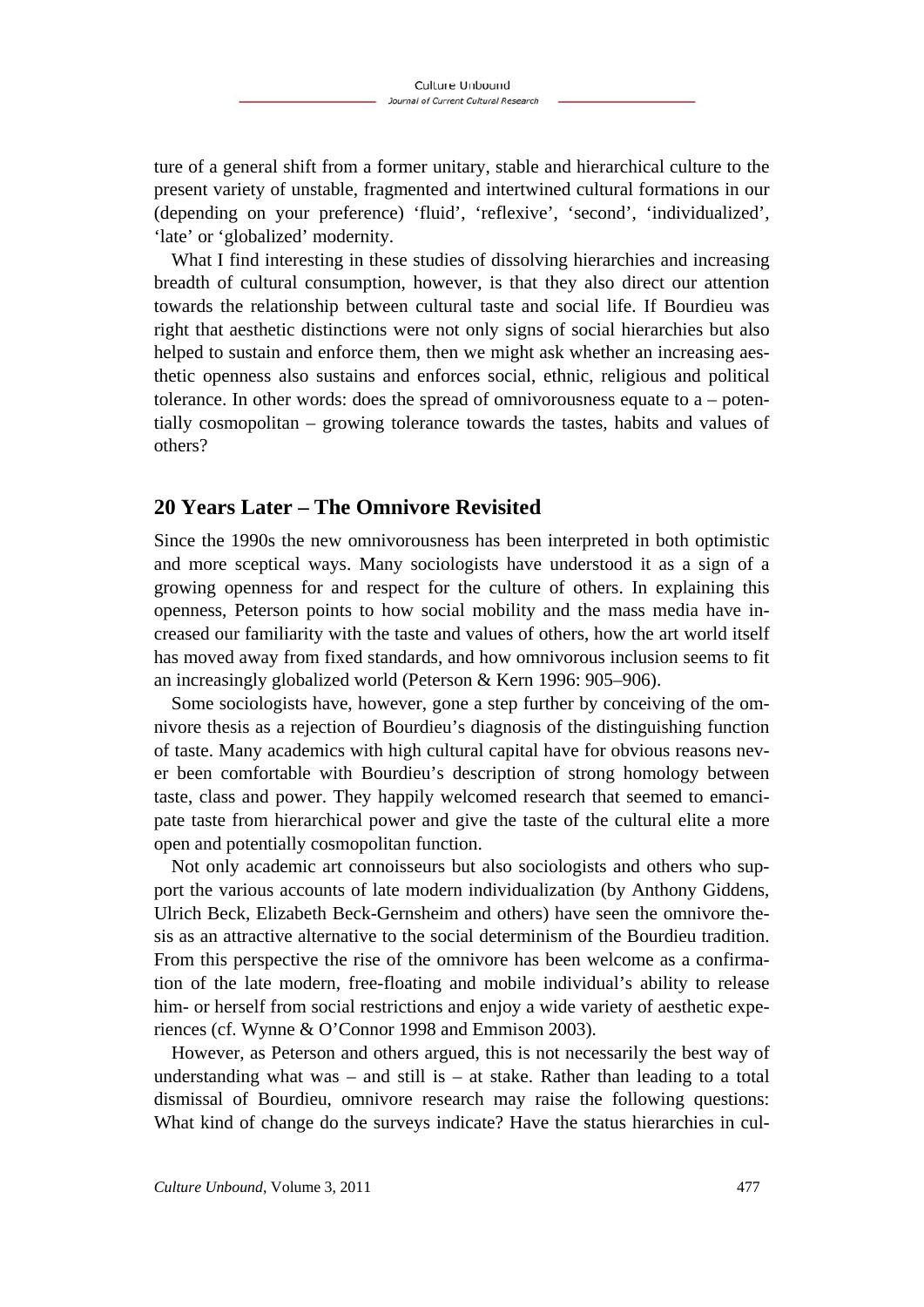tural taste habits disappeared or only changed? Is there a new cosmopolitan hierarchy of taste? And not least: how inclusive is aesthetic omnivorousness really? Does it equate social openness?

Regarding the first question – what kind of change the surveys indicate – various studies question the weakening of the link between class and cultural lifestyle in contemporary culture. To mention a few:

In 2002, Tally Katz-Gerro published a study of highbrow cultural consumption and class distinction in Italy, Israel, West Germany, Sweden, and the US**.** He found a certain correspondence between class and cultural lifestyle but also a variation by national context and a significant linkage to ethnicity, religion and gender.

In 2008, a study in Denmark by Annick Prieur and colleagues did not show any traces of a weak social structuring of taste and lifestyles. Neither did it indicate a decline in snobbishness and a rise in tolerant taste within the cultural elite. 'Cultural consumption appears to be highly structured by both economic and cultural capital' (Prieur, Rosenlund & Skjott-Larsen 2008: 63).

Another Danish study, based on surveys from 1964–2004, indicated that income, education and class are strong predictors of cultural eclecticism or omnivorousness, and that the social stratification of cultural consumption has not declined remarkably in the 40-years period of the surveys (Jæger & Katz-Gerro 2010).

In 2008, Michèle Ollivier published a study drawing on qualitative interviews on leisure and cultural activities conducted in Quebec in 2005. She was surprised by the strong condemnation of mass culture among highly educated respondents, by feelings of inadequacy expressed by the middle class respondents and by the language of 'class and respect' used by people with lower levels of education and income (Ollivier 2008: 130) – in other words by taste patterns very similar to the ones Bourdieu described in *Distinction*.

In 2011, a study by Amir Goldberg showed that Americans of high status have not overwhelmingly forsaken cultural hierarchies, and that they can easily be inclusive in their aesthetic taste without rejecting social exclusion (Goldberg 2011: 1428–29).

What these and other studies of leisure and cultural consumption indicate is that the existence of the omnivore does not mean the disappearance of the status hierarchies. As varied as their findings are, none of them supports the understanding of omnivorousness as a manifestation of a deeper historical shift toward social tolerance. If something has changed it is rather the *criteria* of taste as a status marker. Omnivorousness itself has become 'an increasingly common measure of high status over the second half of the  $20<sup>th</sup>$  century in North America, Europe and beyond' (Peterson 2005: 263).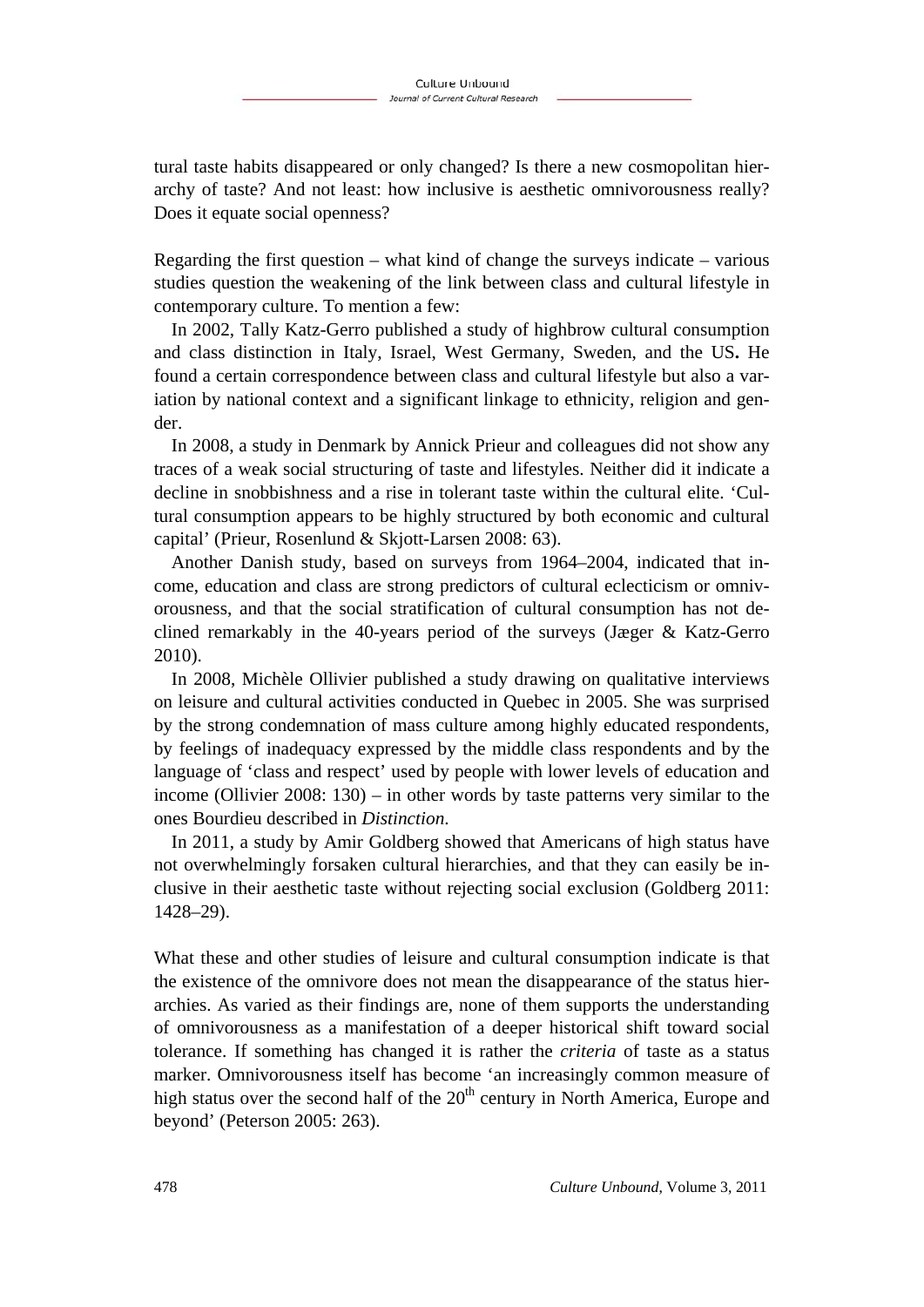This interpretation is confirmed in resent research on American culture, published in the anthology, *Engaging Art. The Next Great Transformation of America's Cultural Life* from 2008. Here it is a common premise that the position of high culture arts as cultural capital is declining – a point also supported by the above mentioned Danish study by Prieur et al. Identifying oneself with a specific cultural and aesthetic regime is no longer high status but rather regarded as an indication of a limited horizon and understanding. Omnivorousness is now a normative standard for good taste and openness to the taste of others is socially valued by both omnivores and others. While

middle-class respondents in the 1950s knew it was conventional to report an exclusive involvement with the traditional high arts (...) respondents today know that it is more fashionable to express an involvement with a much wider range of cultural forms. (Peterson 2005: 265. Cf. also Warde, Wright & Gayo-Cal 2008: 164 and Lahire 2008: 170)

Many surveys yield similar results and it is therefore fair to conclude that eclectic or omnivore openness to diversity is itself a way of demonstrating a form of distinction. It is a new form of cultural capital also in the Bourdieusian sense of 'cultural resources that are widely considered desirable but not equally available to all' (Ollivier 2008: 142).

# **Cosmopolitan Omnivores?**

One may ask: Is this bad? Is it not positive if openness to diversity is the new norm? Does it not at least have a potential for increasing cosmopolitanism? While many of the above-mentioned studies have identified the openness to diversity as a question of mixing high and popular culture, others – including Prieur's study from Denmark – identify the new form of cultural capital in the preference for a global or international orientation instead of a more local or national orientation. This difference is visible in music and television preferences, in food consumption and in political attitudes (Prieur, Rosenlund & Skjott-Larsen 2008: 67). Respondents with a high level of (cultural as well as economic) capital have a – statistically strong – global orientation in these matters and show dimensions of 'cosmopolitanism' and 'connectedness' in both a literal and figurative sense:

They make use of the Internet to seek information and communicate; they dismiss the notion that one ought to hire natives before immigrants when jobs are scarce; they support giving aid to developing countries; and they do not express any pride in being Danish or of coming from Aalborg. (Ibid.)

The conclusion of the study is thus that cultural distinctions exist in a contemporary Danish context but that the elite define themselves not as much through adherence to a traditional highbrow culture but rather through oppositions between the global and the local interpreted as 'the stuck and the mobile, the narrow and the open mind, the traditional and the creative, the reflexive and the non-reflexive' (ibid. 68).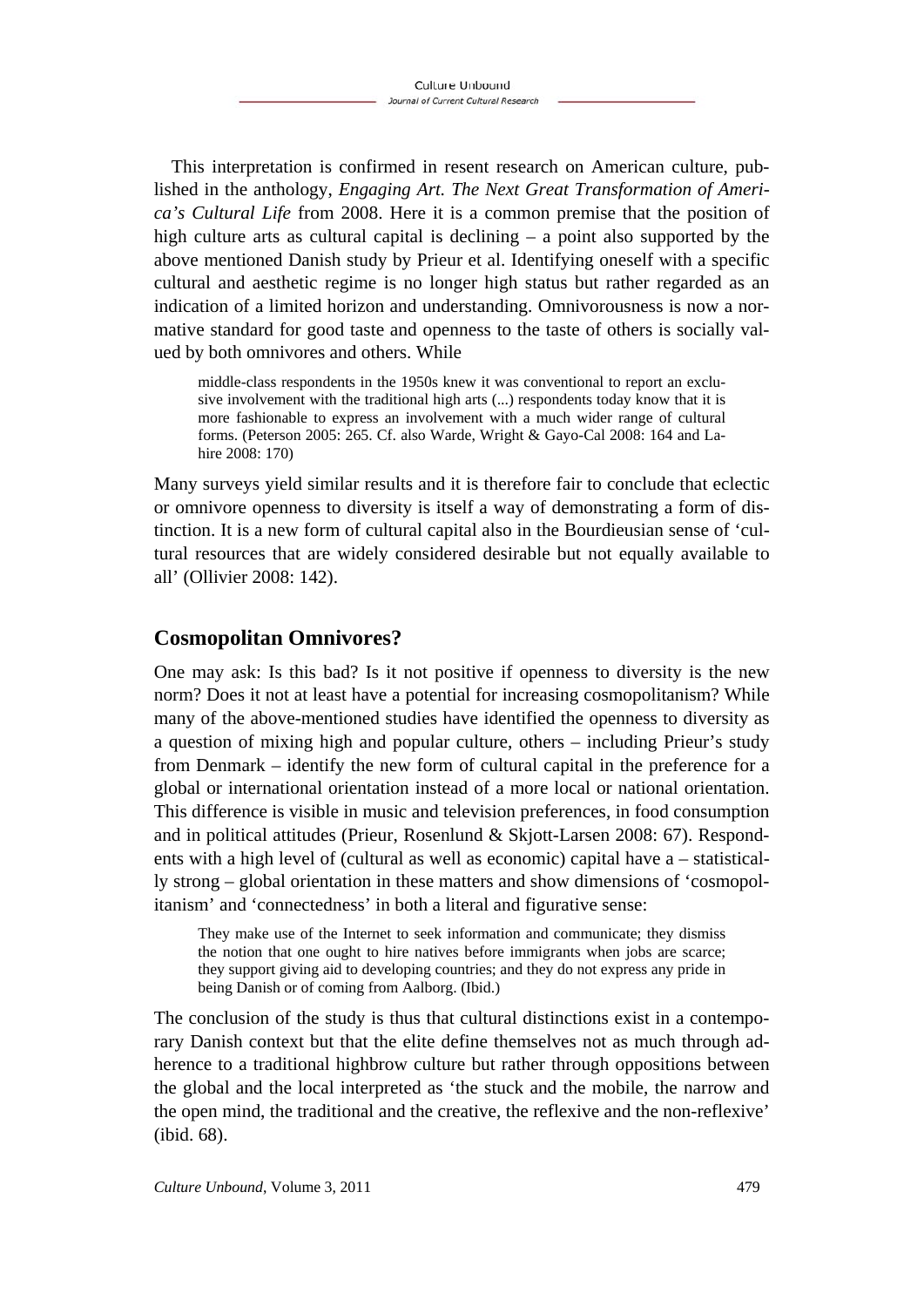However, as Prieur and her colleagues also remark, it is important to note that the very concepts of this polarization express the values and judgements of the elite. Ollivier makes a similar point when indicating the new rhetoric of openness to cultural diversity as founded on an opposition between the positive and associated terms diverse, open, hybrid, fluid, eclectic, global and cosmopolitan – and the negative and similarly associated terms of unitary, homogeneous, local, static, permanent and closed.

From the opposite point of view the negative side of this opposition could be related to 'values such as loyalty, stability, authenticity, having roots, choosing family over career' (ibid.). There is, however, a strong tendency to conceptualize social divisions and differences in a way that rather systematically depicts the orientation of intellectuals towards the world in a flattering light. And this is exactly what we do in associating aesthetic omnivorousness with a more general openness towards cultural and social diversity, 'spontaneously drawing up a flattering portrait of the new elites as being more tolerant, more eclectic, less sectarian (we might say "culturally cosmopolitan") than the popular classes who are labelled more constrained, less tolerant, and less open' (Lahire 2008: 184). In this selfflattering portrait we have no sense of the open-mindedness required for the 'popular classes' to engage in a world consisting of many other things than high arts and leisure activities, e.g. of neighbourhoods with social problems, educational systems with foreign norms and values, omnipresent demands of flexibility, self realization etc.

It is no wonder that intellectuals like to be described as tolerant, open-minded, cosmopolitan and creative connoisseurs and saviours of the world. But it is more convincing if the highly celebrated open-mindedness, creativity and reflexivity are also used for less self-flattering re-descriptions of the central oppositions of today's most popular theories of our globalized culture. It seems necessary, as Prieur and Ollivier also remind us, to pay more attention to the power relations that underpin societal and academic debates on cultural diversity – to analyse the ideal models of modern individuality in various depictions of contemporary culture, to ask who embodies them, and to look into their possible performative effects. It may be considered very positive that openness to cultural diversity represents a new aesthetics and a new ethos, but it is necessary to recognize that this openness builds upon, rather than displaces the older social and artistic hierarchies, which are now being reconfigured in more individualized ways.

What is at stake here  $- I$  think  $-$  is not cosmopolitanism understood in the double sense, which implies that we have obligations to other human beings beyond those to whom we are closely related and that we value others not just as specimens of universal humanity but as having lives whose meaning is bound up with particular practices and beliefs that are often different from our own (Gray 2006). These ideas of obligations and 'bound up meanings' do not seem to fit into a world in which self, culture and society are conceived as multiple, fluid and frag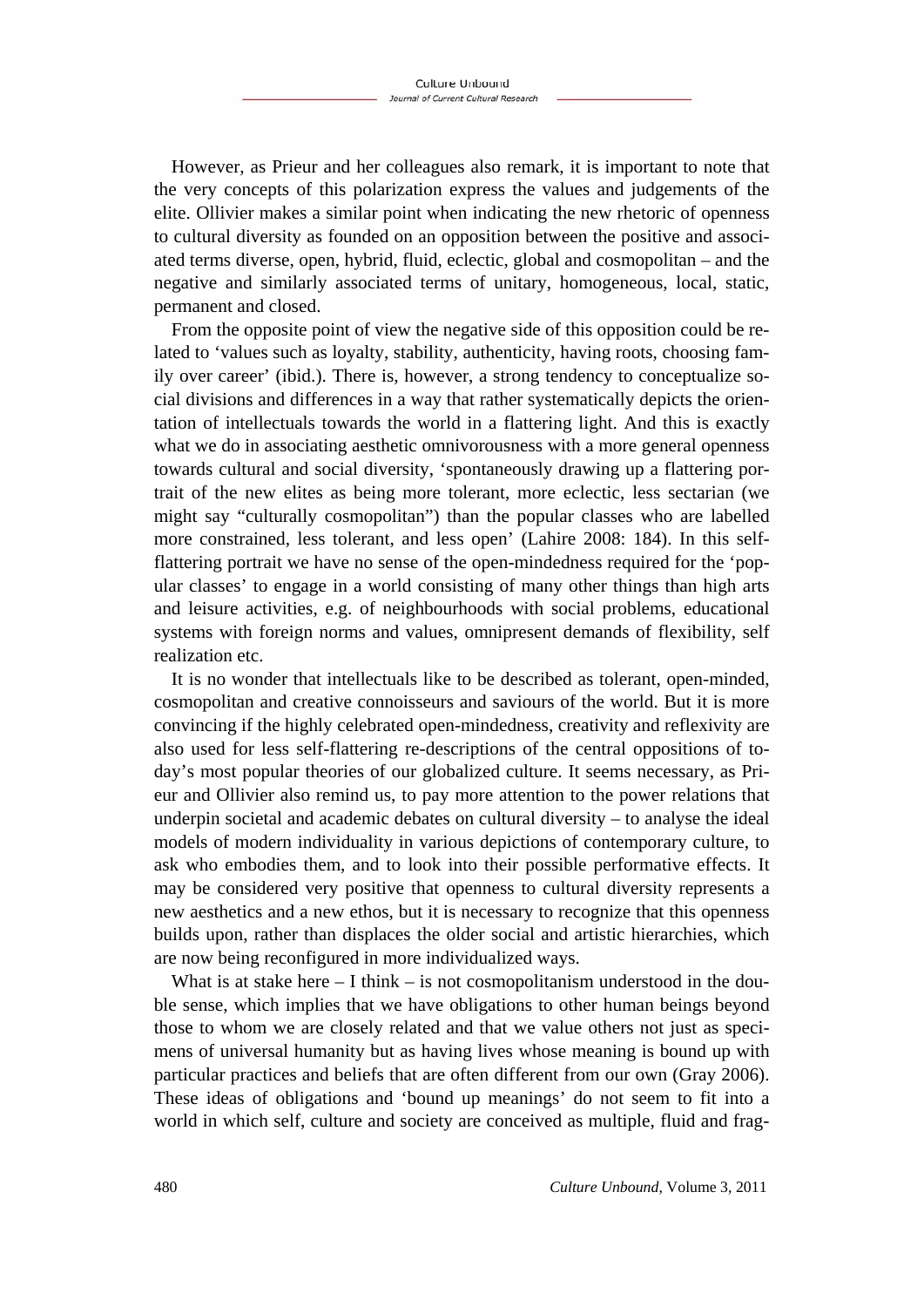mented, and openness, flexibility, mobility, self-realization etc. appear as normative ideals regulating all aspects of social life (Ollivier 2008: 121). As Zygmunt Bauman has argued, many of the values that were seemingly uncontroversial 50 years ago are currently being revaluated, condemned, ridiculed and dismissed. Today, old values and anti-values have been given new names to facilitate the revaluation: once-wanted security has been renamed 'dependence', something to be avoided, and once-fought uncertainty has been renamed 'flexibility', the most powerful tool of life success (Bauman 2002: 24). According to Bauman we are living in 'times of disengagement', characterized – among other things – by the successful not wanting the commitment of long-term ethical communities but only accepting these if they do not restrict the right to live a life of one's own (Bauman 2001: 39). Those who are successful have become so by translating uncertainty into independence and flexibility, and one way of doing this is turning away from local restrictions and long-term ethical obligations and choosing instead more temporary aesthetic communities. This might be the background for a trait of the omnivores identified by Oriel Sullivan and Tally Katz-Gerro, who describe them more specifically as 'voracious omnivores' and thereby indicate that the omnivorous consumption

is not necessarily about participating seriously in large numbers of activities for long periods of time but about cultural tasting and switching among, or differently combining, those activities. Voraciousness may therefore not be about commitment to many activities but about commitment to not leaving many activities untouched or unpractised. (Sullivan & Katz-Gerro 2007: 134)

This does not seem like the highway to cosmopolitanism. One might even ask if the smooth and swift eclectic switches that characterize voracious omnivorous consumption indicate that we are on the way to change our approach to and idea of art. Is it a sign that we are giving up the highly influential idea of art as leading to inter-subjective and intercultural understanding and communication?

## **Modernity and the Utopia of Art**

The idea of art as having an inter-subjective, communicative and civilizational potential was dated back to Kant by the French philosopher Yves Michaud in 'The End of the Utopia of Art'  $(1998)$ .<sup>2</sup> In this essay Michaud described how there has been a privileged relationship between what he calls the utopia of art and the utopia of democratic citizenship for over 200 years. He identifies three utopias as characteristic of modernity: the utopia of democratic citizenship, which has to do with freedom and equality, the utopia of labour, which has to do with social change, and the utopia of art, originating in Kant.

In his third critique, *Kritik der Urteilskraft* from 1790 Kant described aesthetic relationships as founded on the judgement of taste. Contrary to the determinate judgement that subsumes the particular under the general and relies on prescriptions, concepts and rules, the judgement of taste is formulated without any given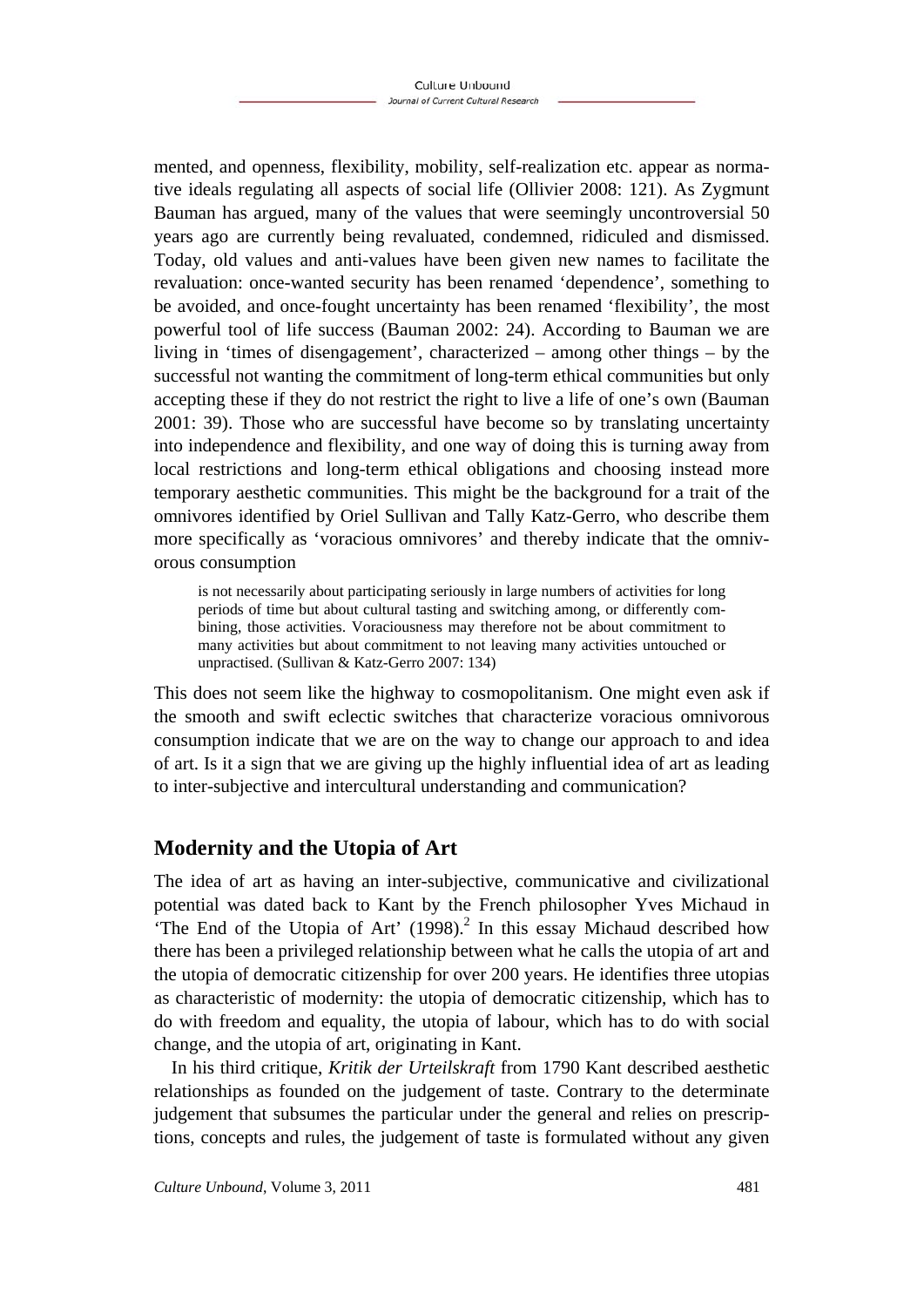rules or concepts when it goes from the particular and subjective to the universal. Through the judgement of taste it is possible to conceive of a certain ideal sociality in which we – free of particular interests and given concepts – can establish a public sphere of communication around artworks: The social or even universal potential of the judgement of taste is based on its ability to release the individual from both personal and social limitations and interests and reach out towards a 'subjective universality'.

No wonder then that Kant's aesthetics has played an important role far beyond the fields of art and art theory and that this importance in no way seems to be diminishing. Aesthetics as it has been understood in the Kantian tradition seems to be in high esteem in contemporary theories of both cosmopolitanism and our late modern condition in general. The current diagnoses of our late modern culture – as 'fluid', 'reflexive' or 'individualized' – seem to call for aesthetic and reflective judgement. In a culture of dynamic changes, mobility and networking, experience and routine are losing ground and we have to be open to changes and to become ever less dependent on regulations and formal procedures (cf. Sennett 1998: 9). In Ulrich Beck and Elizabeth Beck-Gernsheim's *Individualization* it is thus assumed that while the 'first modernity' depended on the prescriptions and rules of the determinate judgement, in the present or 'second modernity' this is replaced by the reflective judgement. We no longer have general rules or determining concepts to rely on, and we therefore cannot subsume the particular under the universal but have to find the rules ourselves (Lash 2002: ix-xi). And this  $-$  according to Beck and Beck-Gernsheim – is the only way in which we can hope to cope with both individualization and globalization.

Many recent works on globalization and cosmopolitanism indulge in metaphors of flow, mobility and complexity while paying less attention to economy, institutions, borders and power – and sometimes approaching a kind of wishful thinking where free cosmopolitan subjects move smoothly in a world beyond clear borders, coherent societies and confrontational dichotomies of 'we' and 'them' (cf. Urry 2002).

But the idea of subjective universality also has more specific relevance for current discussions of globalization. The concept of subjective universality fits right into the central ambition of cosmopolitanism, namely to conceive of others as both different *and* equal. As Ulrich Beck and Edgar Grande have described it, the crucial question for cosmopolitanism is to find a way of dealing with cultural differences that neither dissolves all differences in a universalistic sameness nor absolutizes them in a postmodern or multiculturalist particularism (Beck & Grande 2007: 12–15). The rapidly increasing attention to cultural diversity<sup>3</sup> following from the compression of the world through globalization makes it necessary to find a way between these equally unattractive alternatives. Whether current theories of cosmopolitanism see one or the other – universalism or particularism – as the most serious pitfall varies, but they all seem to insist on a necessary combina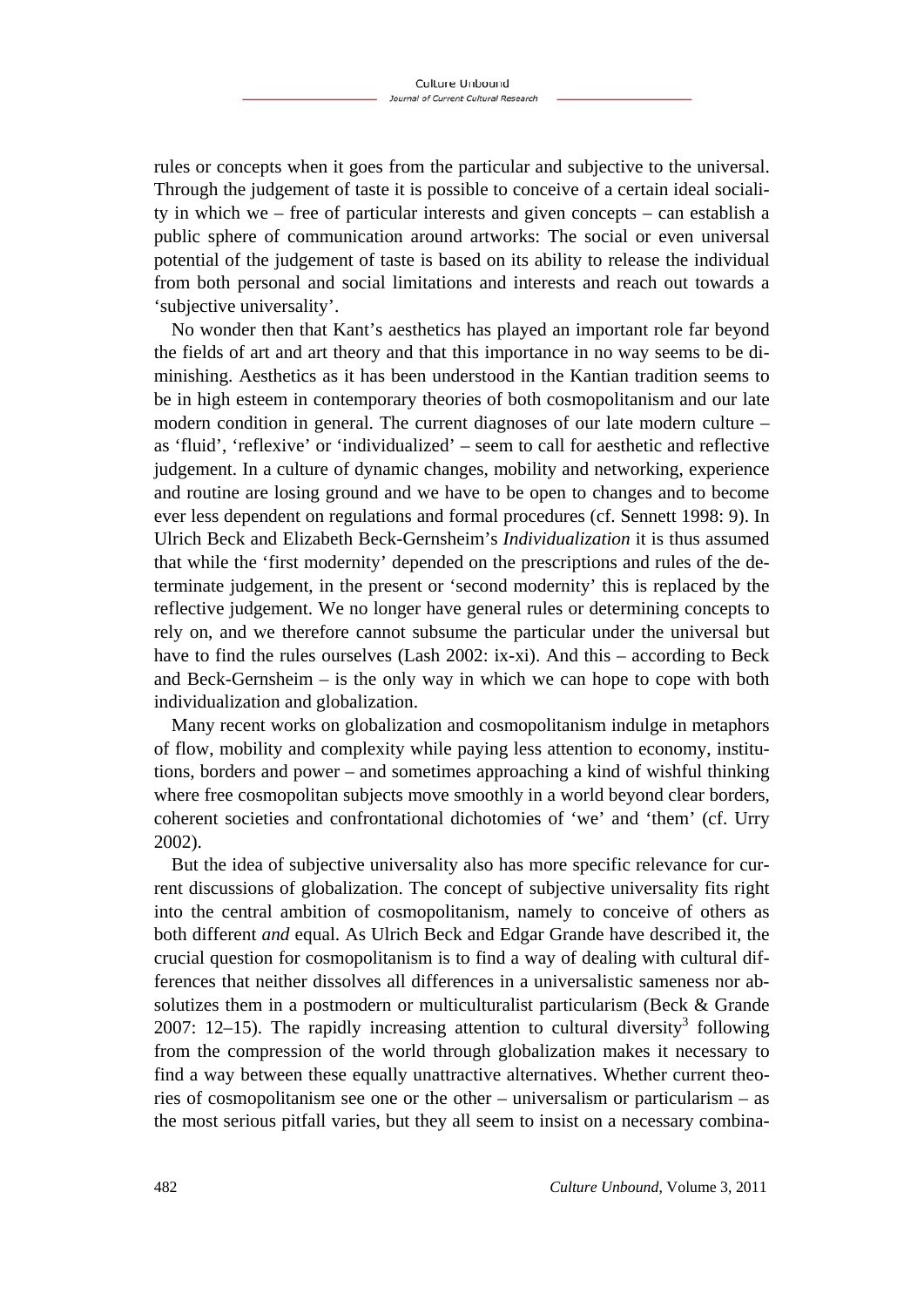tion: That the vision of the world's unicity must necessarily be followed by a multiplicity of perspectives and an awareness of the many possible worlds (Rumford 2008) – or the other way around: that the positive recognition of differences must be followed by ideas of mutual perspective-taking with others, of partaking in a common humanity, and of a certain fund of universal rights and norms (Beck & Grande 2007: 13–15).

This ambition of balancing differences, of mutual perspective-taking and of commonality has close links to aesthetics in the Kantian tradition. As Michaud argues, the core ambition of his third critique was to address the question of communication and inter-subjectivity. What counted were not specific artworks but the establishment of communication in the aesthetic experience. In the judgement of taste according to Kant we communicate the mental state we are in when our cognitive faculties, imagination and understanding are in free play. And when we communicate this mental state to each other, we appeal to what is common to everyone, and both participate in and help to realize an inter-subjective human community. In this way the communicability of the aesthetic experience can civilize and thereby qualify the common man for political freedom and equality. 'The utopia of art is a communicational, democratic and civilizational utopia' (Michaud 1998: 149), embedded in the emancipatory and egalitarian project of the enlightenment and the French revolution – in what Michaud calls the citizen-based utopia of modernity.

## **A New Legitimacy?**

This utopia of art – the utopia of possible communication, of sympathy, of community – has played an important role in modernity. In various theories of aesthetics art has been seen as a kind of ideal role model for the world – a place for qualities that turned out to be hard to realize in modern society. According to Michaud the only problem with this utopia of art is that its promise of intersubjective communication and community turned out to be an illusion. When studying aesthetic communication in practice, it is not universal communicability and sympathy that is most conspicuous, but rather division between cultures, classes or groups. In reality, Michaud states, 'nobody actually agrees on anything. (…) The aesthetic community is in fact skirmish and strife' (ibid. 151).

Paradoxically it was the radical democratization of the judgement of taste and its subsequent separation into various 'taste communities' that threw the utopia of communication into question. One can, like Bourdieu, conceive of this separation as a *hierarchical stratification*, arguing that taste marks status, reproduces class distinction and thus functions 'as a sort of social orientation, a "sense of one's place"' (Bourdieu 1994: 466). Or one can, like Gerhard Schulze, Simon Frith and others see it as a *horizontal segregation* into separated interpretive communities, incommensurable language games and thus isolated cultural spheres of meaning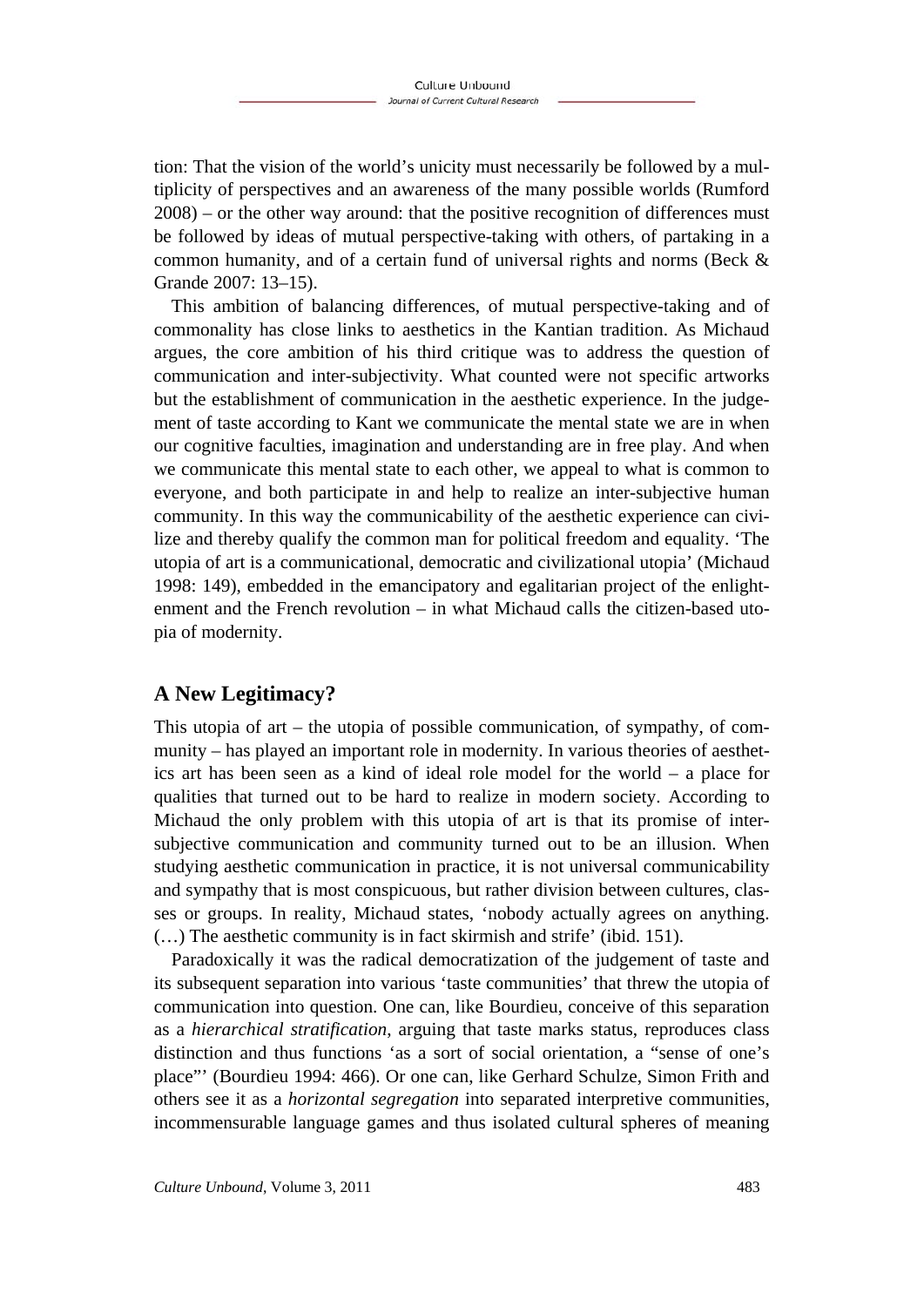production and circulation.<sup>4</sup> In any case there is little sympathy and commonality between the various interpretive communities; rather, there are symbolic power struggles (Bourdieu) or lack of communication (Schulze, Frith).

Is this the end of art then? Obviously not. But according to Michaud it points towards the end of a specific *representation* of art – of the utopia of art and thereby also of its privileged relationship to the utopia of democratic citizenship. And this means that art loses its obvious legitimacy in modern, democratic society. People do not have the reverence for art that they had when Bourdieu made his survey in France four decades ago and found a mono-cultural high brow 'good taste' in the elite, and in the middle class an awe for and hopeless striving to achieve the very same taste. Instead Michaud sees a public asking for explanations, justifications or – more often – being deliberately ignorant by simply turning elsewhere in search of other activities.

It is debatable whether Michaud is right in his diagnosis of a general dismissal of the reverence for art. Some of the surveys mentioned above indicate that this tendency, while strong, is not the only one. But in any case it seems highly relevant to ask what will happen, if art loses its legitimacy in sustaining communication and communities.

One possibility is that not only will the public turn elsewhere  $-$  e.g. to popular culture – but the same may happen to communication and communities that are now sustained in the realm popular culture. As all internet-based fan sites, web logs etc. show, many people partake in consuming, discussing, celebrating and criticizing the artefacts of popular culture. These practices, on- and offline, are based on the fundamental inclusiveness of popular culture – and according to Joke Hermes and other cultural theorists, its ability to offer belonging, bonding, cultural citizenship and 'much of the wool from which the social tapestry is knit' (Hermes 2005: 11). It is, however, still not clear how engagement in e.g. sports or celebrity culture is linked to an engagement in public and political issues, including the responsibilities and duties of citizenship – although this does not mean that this was much clearer with regard to engagement in 'high art' (cf. Eriksson 2008).

Another possibility, which Michaud seems to hint at but does not unfold, is that art may become linked to his third utopia of modernity: the utopia of labour.<sup>5</sup> Such a link would not primarily seek its origin in Kant but rather in the tradition of the German romanticists and Friedrich Nietzsche – in the creative genius, in novelty, in art's ability to transgress mainstream rationality, to give room for uncontrolled creative plurality, and to point towards the future. Looking at contemporary culture it seems obvious that new links and new strategies of legitimacy rise in between, on the one hand, the utopia of art and its inherent creativity and novelty and on the other, the utopia of labour and its promise of social change. This happens in artistic production collectives, in artistic practices directed towards solving social and/or economic problems in 'the real world', in new crea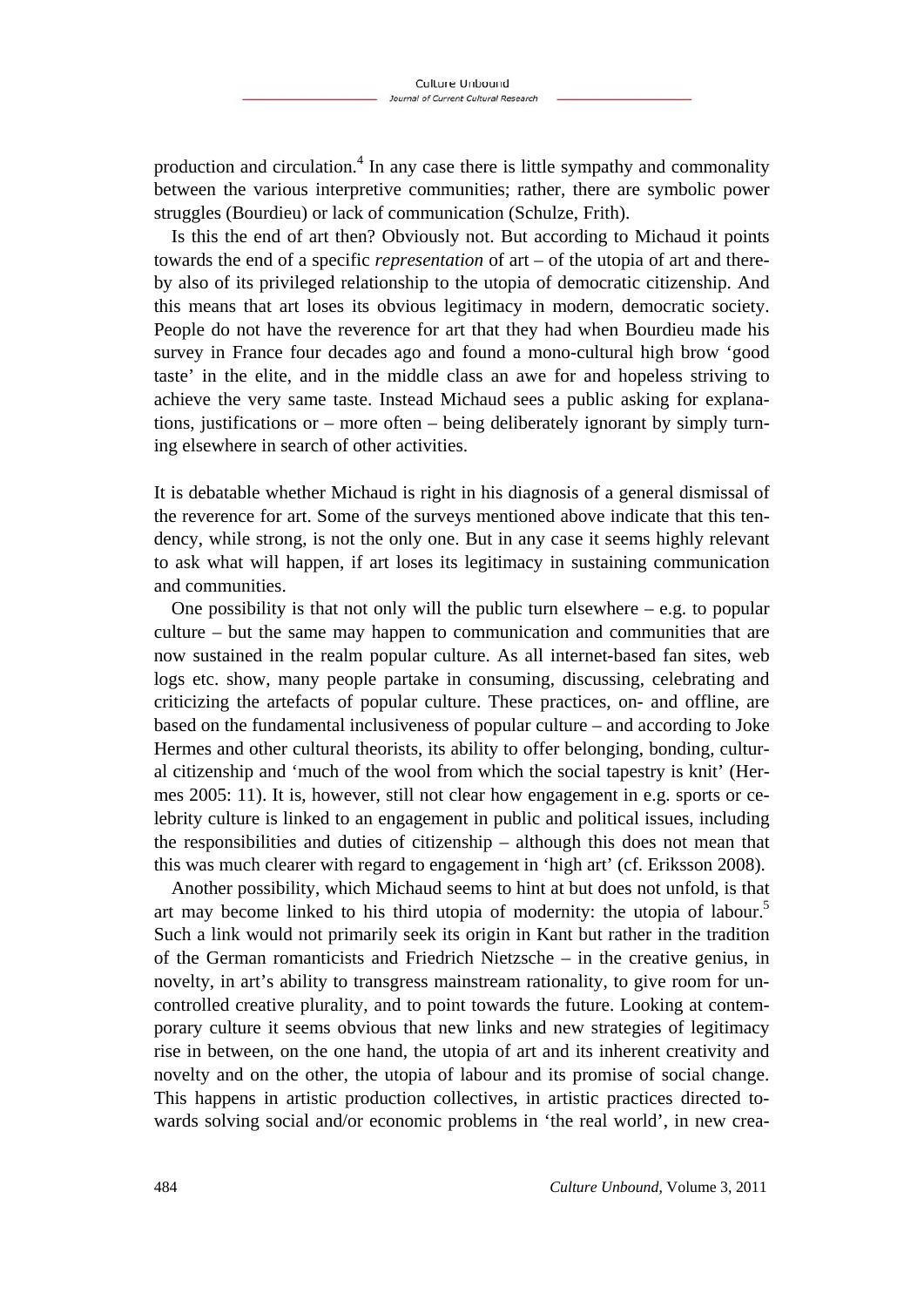tive alliances between trade, industry and the arts, and most of all in the tendency to see creativity as the new solution to almost everything: from economic problems of the nation state over 'life politics' of the individual to problems of handling cultural differences and conflicts in a globalized world. In a wide variety of discourses, creativity (and its promise of novelty) is represented not only as the most important dimension of art but also as a useful and sometimes the only tool for economic development and social change.

## **The Function of Art in a Liquid Modern World**

In his *Culture in a Liquid Modern World* (2011) Bauman distinguishes between three stages in the development of the concept of culture (including its artistic sphere). The first stage is similar to Michaud's utopia of art. According to its original concept in the late  $18<sup>th</sup>$  century, culture was an agent of change in the specific sense of steering social evolution towards a universal human condition. The aim was 'to educate the masses and refine their customs, and through these to improve society and advance "the people"' (Bauman 2011: 7). Culture was thought to be for everybody and its function was to civilize and democratize.

This concept was turned upside down by Bourdieu, who registered and analysed culture not as an agent of change but as a tranquilizer. This was 'culture at its homeostatic stage: culture at the service of the status quo, of the monotonous reproduction of society and maintenance of system equilibrium' (ibid. 11). Bourdieu's analysis was however also, according to Bauman, a snapshot of culture just before the 'inevitable and fast approaching loss of its position' (ibid.), caused by modernity's transformation from its 'solid' to its 'liquid' phase – to the selfintensifying, compulsive and obsessive modernization, making it impossible for any form of social life to maintain its shape for long (ibid.). In this phase, culture – released from the obligations of its initially missionary and later homeostatic role in society – is 'able to focus on fulfilling individual needs, solving individual problems and struggles with the challenges and troubles of personal lives' (ibid. 12). Culture and especially its artistic sphere 'is fashioned to fit individual freedom of choice and individual responsibility for that choice; and (…) its function is to ensure that the choice should be and will always remain a necessity and unavoidable duty of life…' (ibid.).

Returning now to the research in contemporary cultural taste and consumption, this might cast light on the omnivore lifestyle. In line with Bauman's diagnosis I think that what is at stake in omnivorousness is not mainly cosmopolitan and social openness, tolerance and inclusion. If aesthetic judgments are characterized by 'subjective universality', the omnivores – in their appropriation of (high) art as well as (popular) culture – seem to tend much more to the subjective pole than to the universal. What they appreciate in art and culture is not sociality and commonality, but rather individuality, creativity, novelty and flexibility. They have a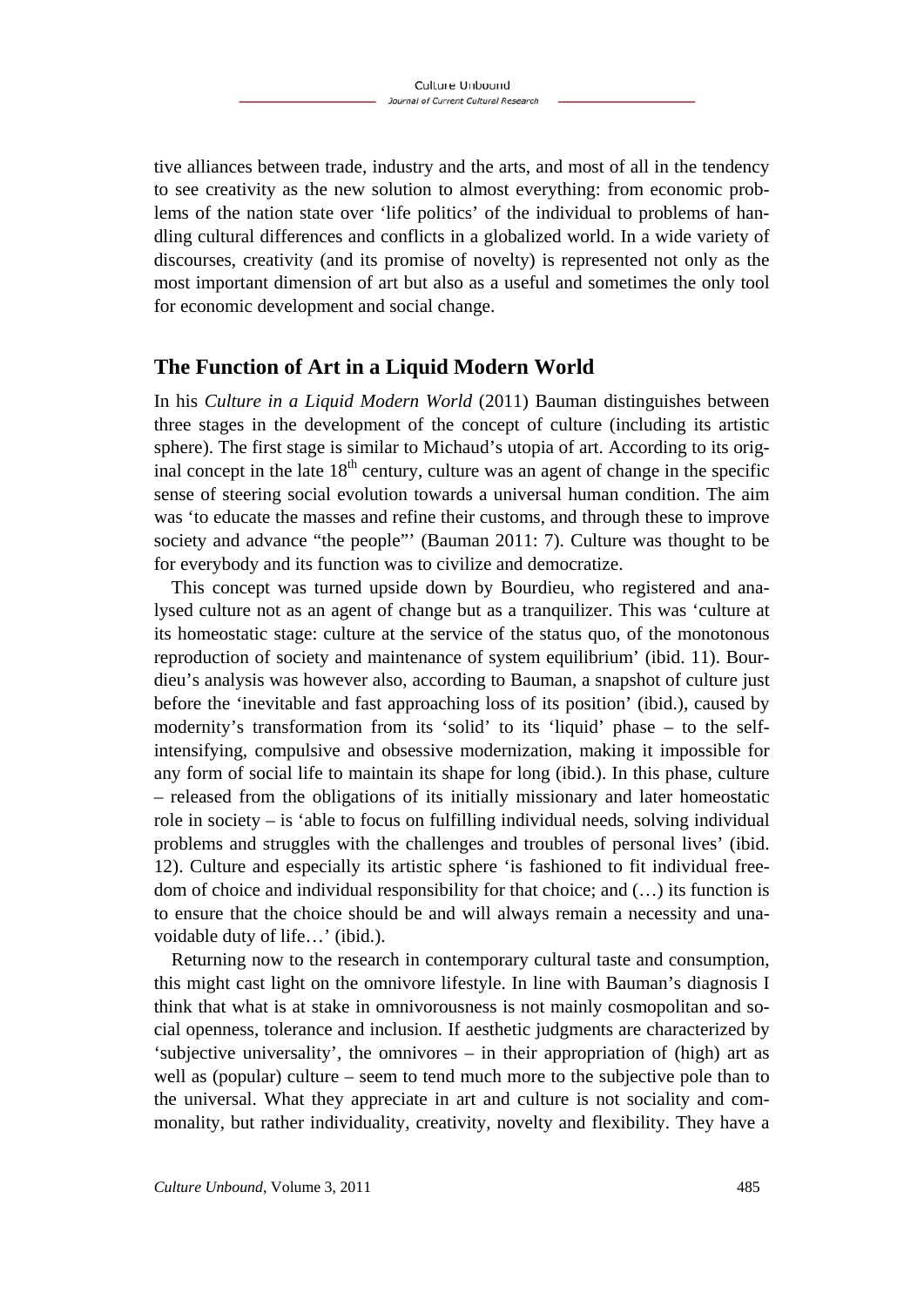preference for innovative experiments and hybrids instead of perfection in welldefined genres (van Eijck 2000: 216). They are committed neither to 'their own' cultural roots or community nor to specific foreign cultural forms and expressions but partake in loose and shifting networks. They make their own mix of what is interesting for them and use it in more or less creative ways in their own selfrealization. Their rapidly shifting cultural preferences make them voracious consumers and give them a strong ally in the market. And more in general they are fit to a late modern world in which flexibility, mobility and the ability to choose and make judgements without given rules or fixed goals are highly appreciated if not downright necessary.6

If omnivorousness represents a new openness it is thus only in the sense of not prescribing a certain mono-cultural canon of aesthetic forms and artworks. But at the same time it can be seen as a sign of the dissemination of a new utopia of art: a utopia relating art to the individuality and flexibility of the realm of work, instead of the commonality and communication of democratic citizenship. One can prefer one or the other. One can agree with Michaud, Bourdieu and Bauman that the old communicational and civilizational utopia was far from being realized as beautifully as it was meant to by Kant and his followers. But I think it is both ethically and politically risky to put too much faith in the new utopia. Just as the old equality and commonality in theory was open to everyone but only became true for the elite, the new ideal of individual flexibility and freedom of choice is in reality open to an elite that is very similar to the old one. Both utopias run the risk of turning the idea of art as an agent for social change into a reality of individual change – in the communicative utopia in the form of aesthetic refinement, and in the new one in the celebration of creative self-realization. Which one is less promising, is debatable, but I fear that the new utopia might turn out to be even more exclusive and mono-cultural than the old one. If the old one took part in social and symbolic power struggles, then the new one makes any antagonism invisible. It is currently very hard to stand up against individuality, flexibility and creativity. How could we? But a blind accept or celebration of these values also makes it far too easy to ignore all those who face more borders than mobility, more risks than possibilities. In other words: putting all our trust in the individual does not make inequality and antagonisms go away. But it might make it harder to do something about them than if we at least have an idea of commonality.

**Birgit Eriksson**, PhD, is an associate professor in Aesthetics and Culture at Aarhus University, Denmark. Her research interests are cultural theory and analysis (individualization, globalization, aesthetization, cultural studies), aesthetic theory (including aesthetics and everyday life), modern and contemporary literature (the Bildungsroman, contemporary novels). E-mail: aekbe@hum.au.dk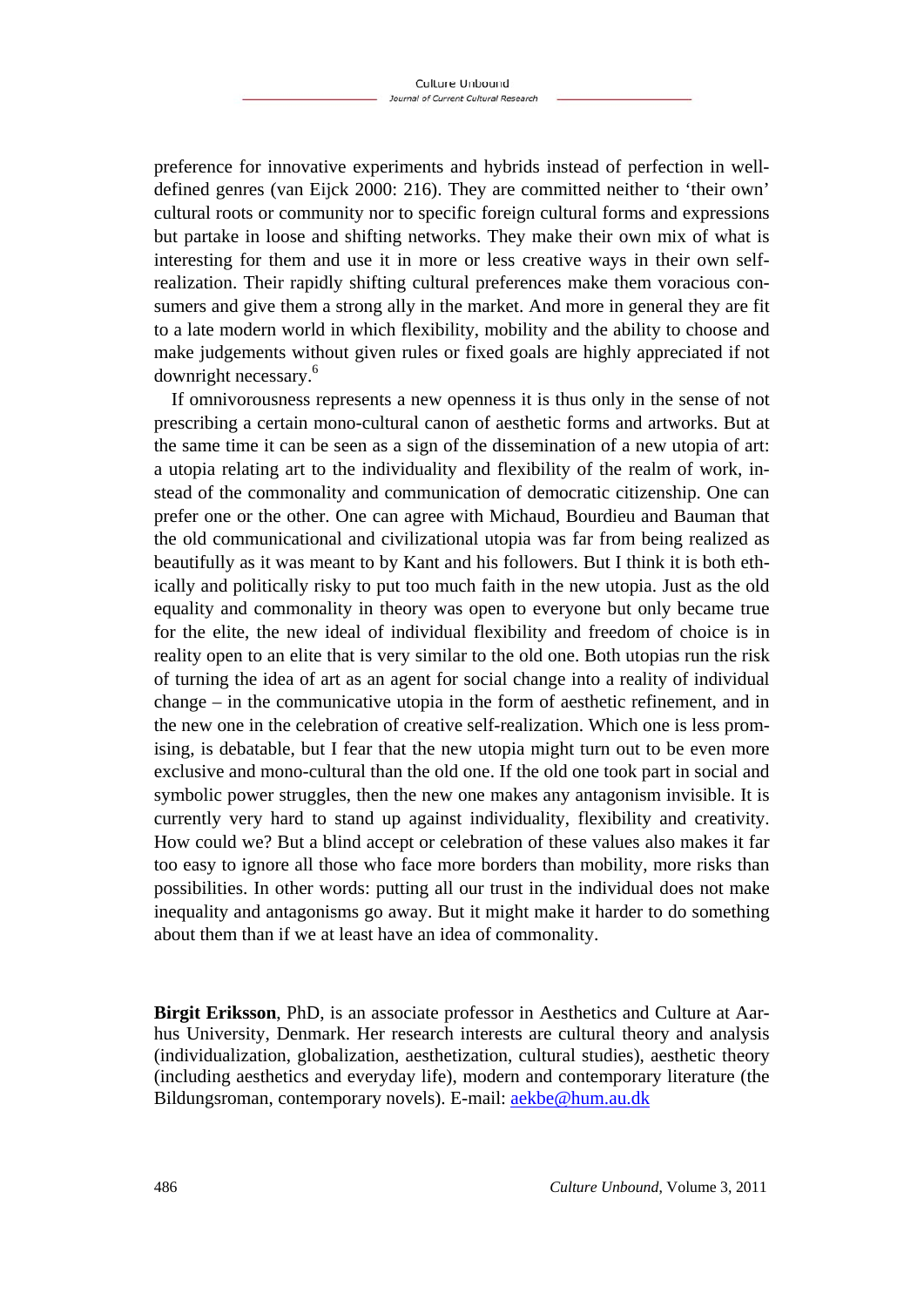## **Notes**

- 1 In a historical survey of snobbery in the US, Peterson argues that high- and lowbrow stem from the 1880s when the importance of cultural capital and the stigmatization of the popular emerged. It was not until the 1930s that middlebrow began to be used for the many "who were too respectable to be called lowbrows and were too Philistine to be called highs" (Peterson 1997: 84). The development was not unidirectional, however; snobbery had been attacked at least since the 1920s when the interest in jazz was one among several highbrow fascinations with lowbrow culture. For a presentation of the evolving conceptualization of the omnivore 1992-2005, see Peterson 2005.
- The essay is a translation of the final chapter in Yves Michaud: *La crise de l'art contemporain* (1997).
- Any search in Google, Web of Science databases or the like will show how citations of the term "cultural diversity" have increased tremendously over the last 20 years.
- Schulze distinguishes between the lifestyle segments of the experience community. Frith distinguishes between the art, folk and pop discourses of music, which highlight the experience of transcendence, of fun or of integration and belonging respectively.
- The idea that we have to look for the conditions and the hope of social transformation in the realm of labour (labor in Michaud) can according to Michaud be found from Marx to Weber, from classical economists to the theoreticians of the welfare state, from the sociologists of industrial societies to the theoreticians of fascism (Michaud 1998: 135).
- Cf. Luc Boltanski and Eve Chiapello's investigation in management literature showing how a new and increasingly influential justificatory logic has cropped up since the 1990s: one that conceives of life as a series of necessarily different projects and whose "great ones" are adaptable, flexible, polyvalent, mobile, active and autonomous – able and willing to "take risks, make contact with new people, open up new possibilities, seek out useful sources of information, and thus avoid repetition" (Boltansk & Chiapello 2005: 169).

#### **References**

- Bauman, Zygmunt (2001): *Community: Seeking Safety in an Insecure World*, Cambridge: Polity Press.
- $-(2002)$ : "The  $20<sup>th</sup>$  Century: the End or a Beginning?", *Thesis Eleven* no. 70, 15–25.
- (2011): *Culture in a Liquid Modern World*, Cambridge: Polity Press.
- Beck, Ulrich & Elizabeth Beck-Gernsheim (2002): *Individualization: Institutionalized Individualism and its Social and Political Consequences*, London: Sage.
- Beck, Ulrich & Edgar Grande (2007): *Cosmopolitan Europe*, Cambridge: Polity Press.
- Boltanski, Luc & Eve Chiapello (2005): "The New Spirit of Capitalism", *International Journal of Politics, Culture, and Society*, 18:3–4, 161–188.
- Bourdieu, Pierre (1984/1979): *Distinction*. *A Social Critique of the Judgment of Taste*, translated by Richard Nice, London: Routledge.
- Dimaggio, Paul & Toqir Mukhtar (2008): "Arts Participation as Cultural Capital in the United States, 1982–2002", Steven J. Tepper & Bill Ivey (eds.): *Engaging Art. The Next Great Transformation of America's Cultural Life*, New York/London: Routledge, 169–194.
- Emmison, Michael (2003): "Social Class and Cultural Mobility: Reconfiguring the Cultural Omnivore Thesis", *Journal of Sociology*, 39, 211–230.
- Eriksson, Birgit: "Æstetik og politik mellem individ og fællesskab", Henrik Kaare Nielsen & Karen-Margrethe Simonsen (eds.): *Æstetik og politik*, Aarhus: Klim, 2008, 116–131.
- Goldberg, Amir (2011): "Mapping Shared Understandings Using Relational Class Analysis: The Case of the Cultural Omnivore Reexamined", *American Journal of Sociology*, 116:5, 1397– 1436.